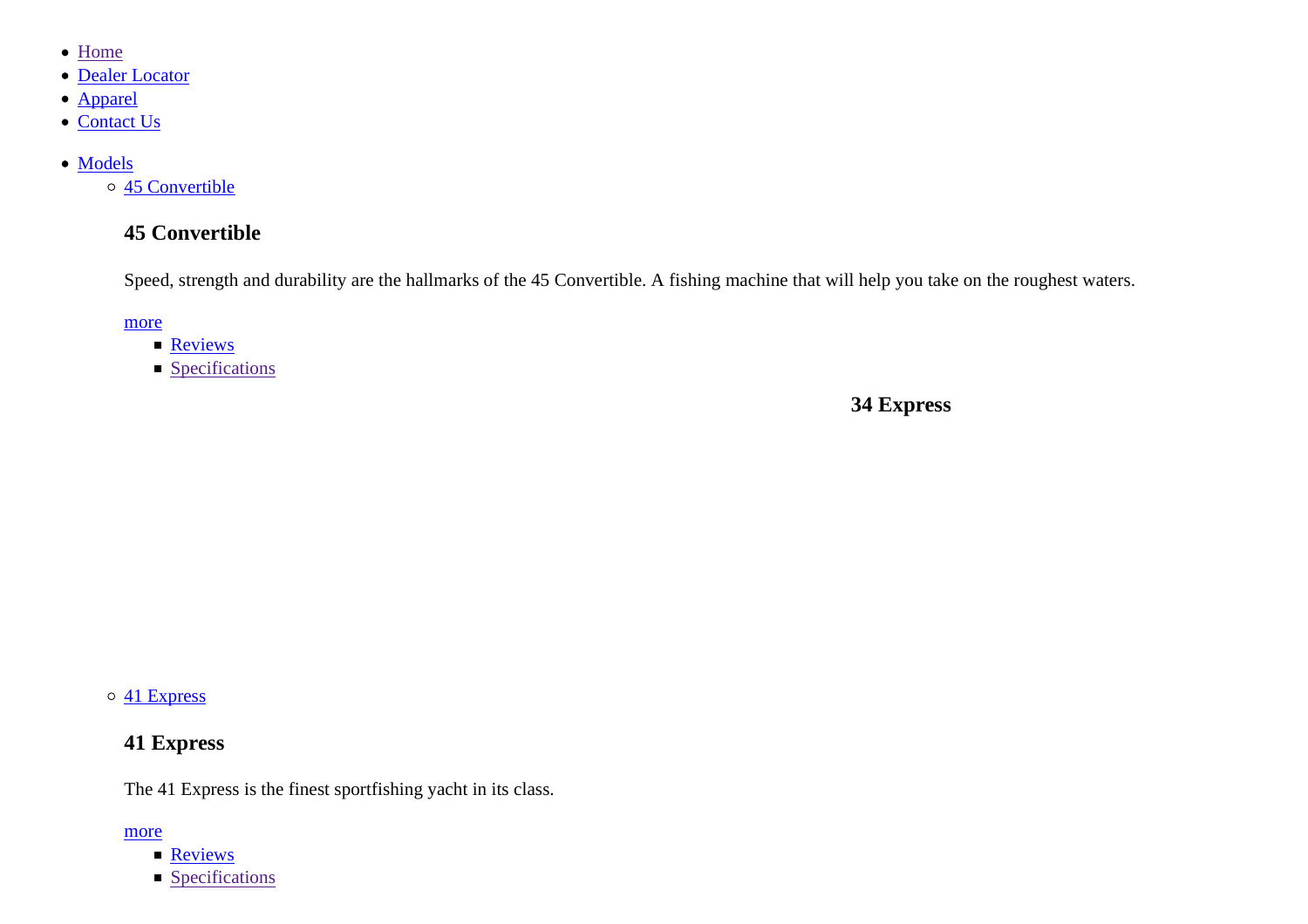### 38 Express

# **38 Express**

Don't be fooled by the style and comfort of the 38. This proven tournament winner is equipped for those who fish to win.

more

- **Reviews**
- **Specifications**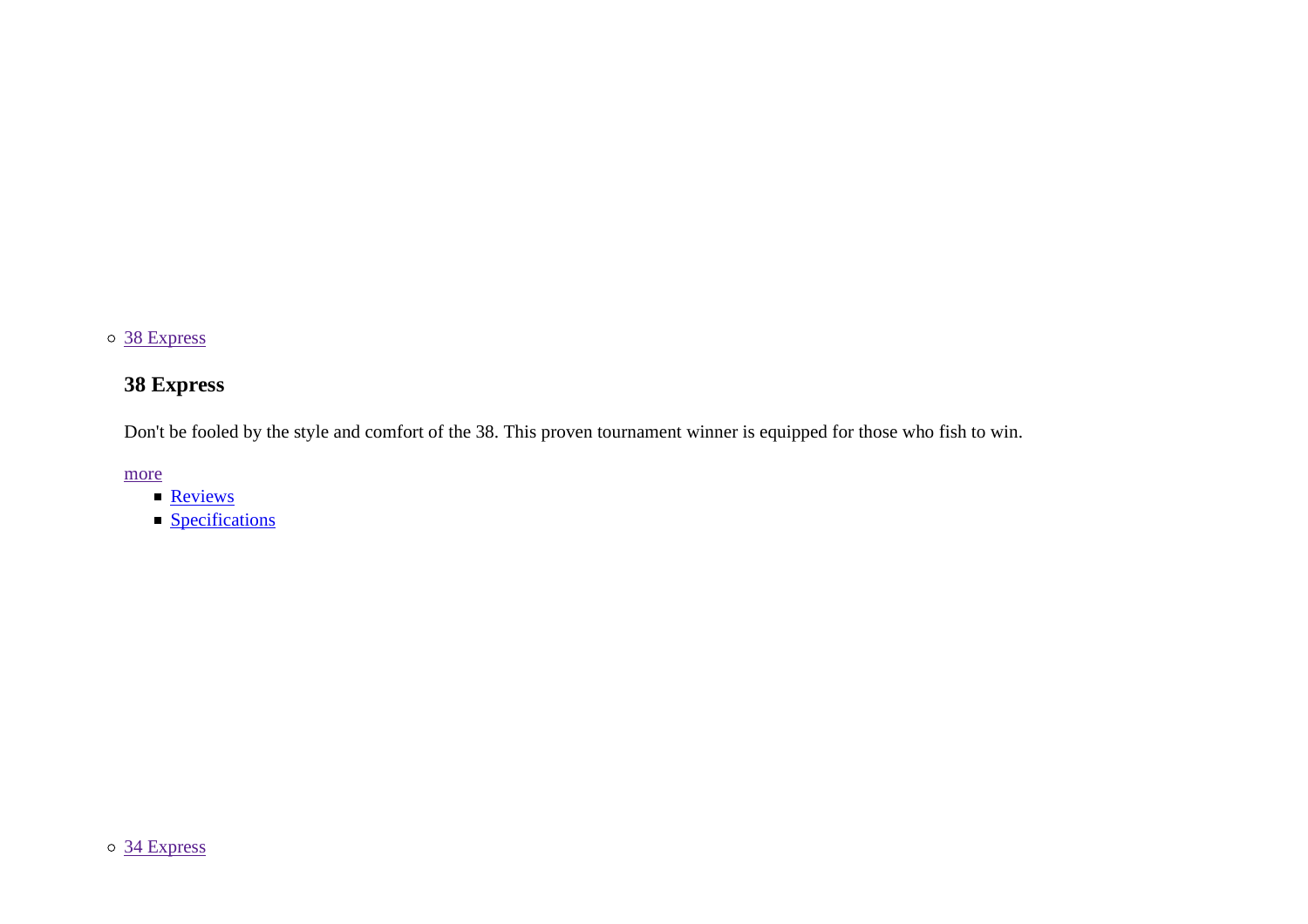### **34 Express**

You will be amazed by the performance and maneuverability of the 34 Express, especially with the optional IPS!

more

- **Reviews**
- **Specifications**

#### • Company

News



Get up to date on everything Rampage.

o **Showroom**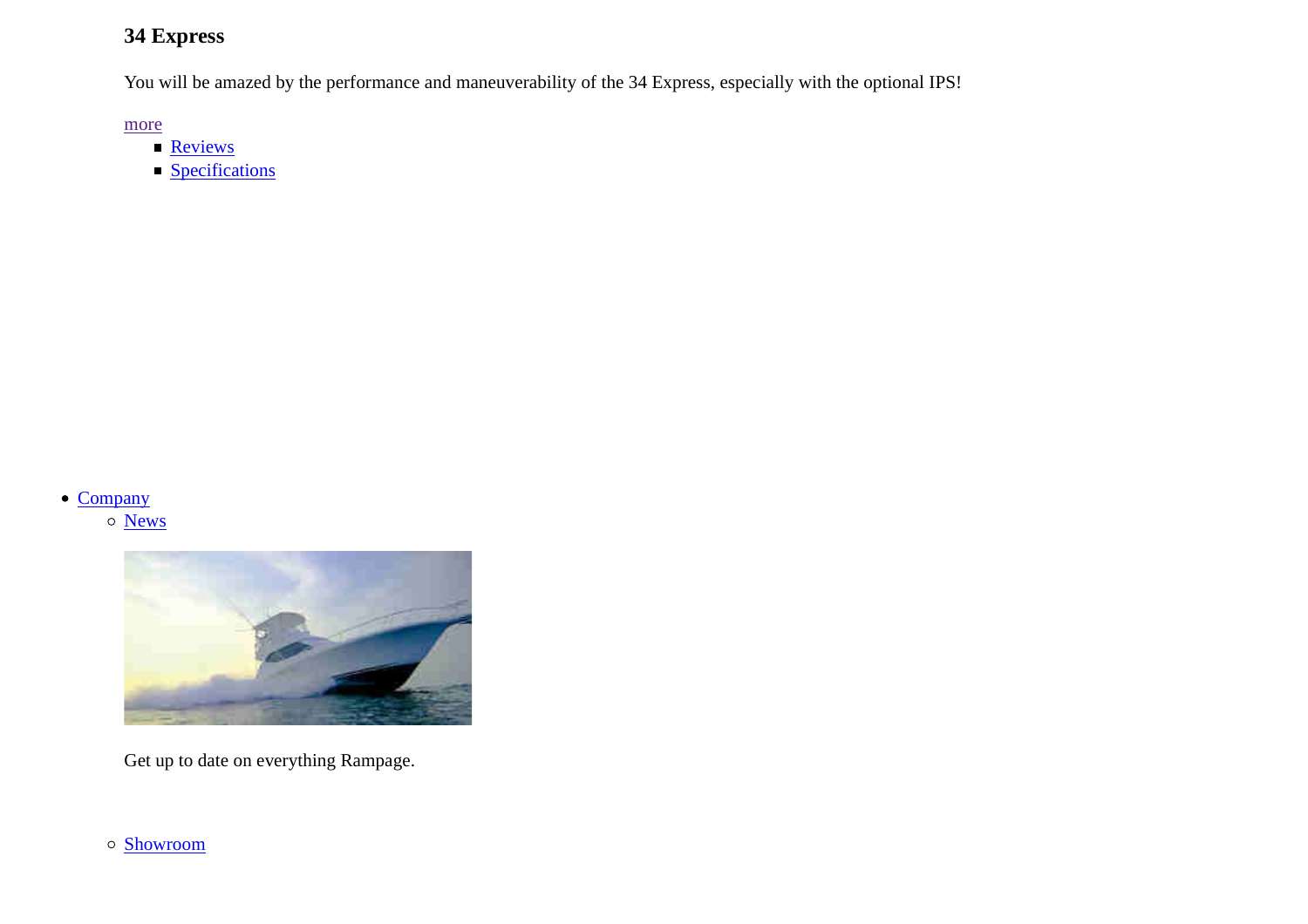

To truly appreciate all that goes into making Rampage the Offshore Authority, step into our showroom in Oconto, Wisconsin.

### o The Rampage Story



For more than 25 years, Rampage Sport Fishing Yachts have taken the world fishing. Today's Rampage is still a rugged offshore fishing platform, but built to an unrivaled level of comfort and style.

### Mission

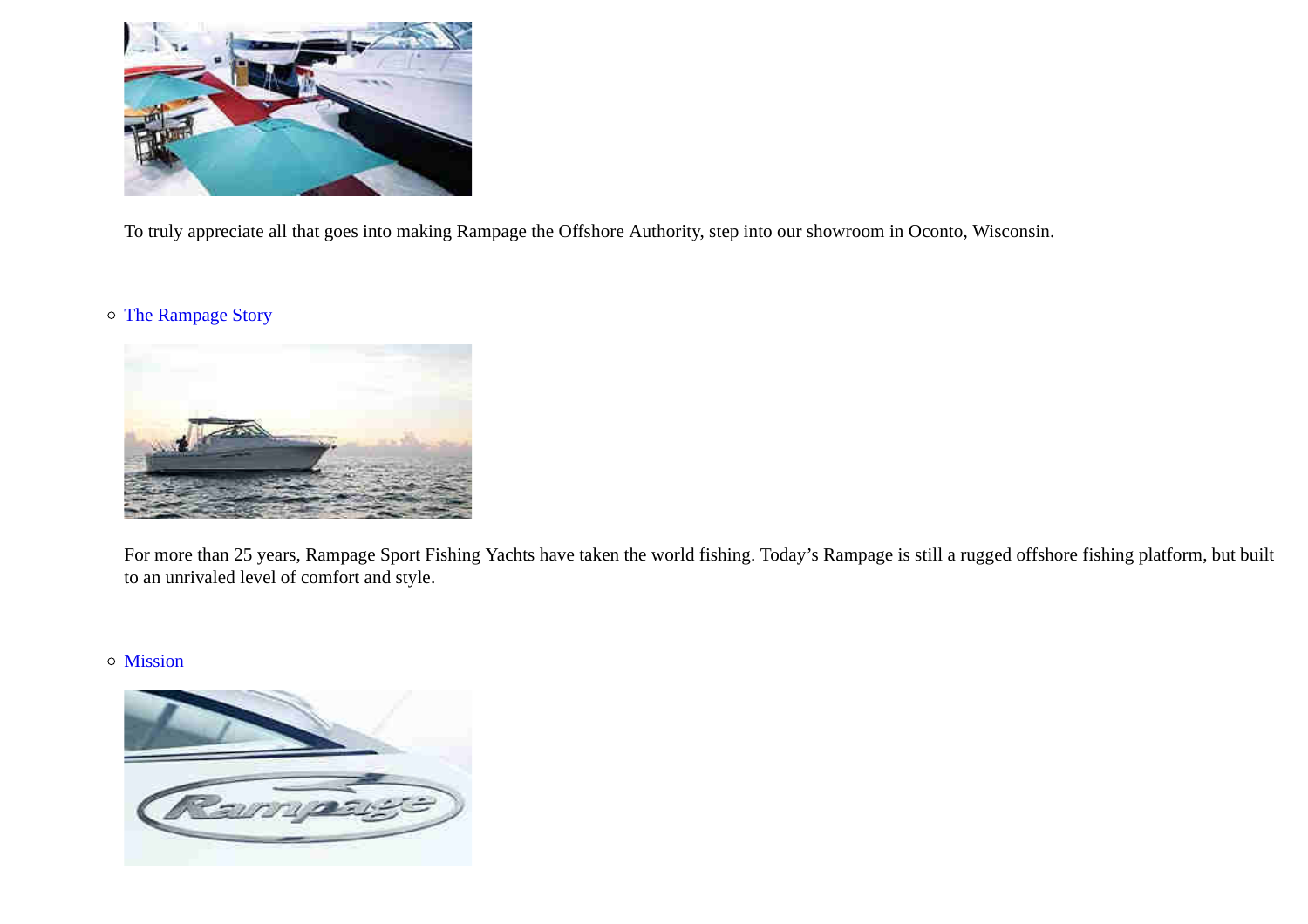From the very beginning, we have dedicated all of our efforts and expertise to earning the title Offshore Authority. A title we continue to earn with eachsport fishing yacht that goes out our door.

Events

Boat Shows



Visit us at one of these upcoming boat shows and take a closer look at the latest design options and technologies available on the new Rampage models.

#### Tournaments



If you captain a Rampage, you're driven to compete. Put your angling skills to the test at one of these upcoming events.

#### • Search

What are you looking fo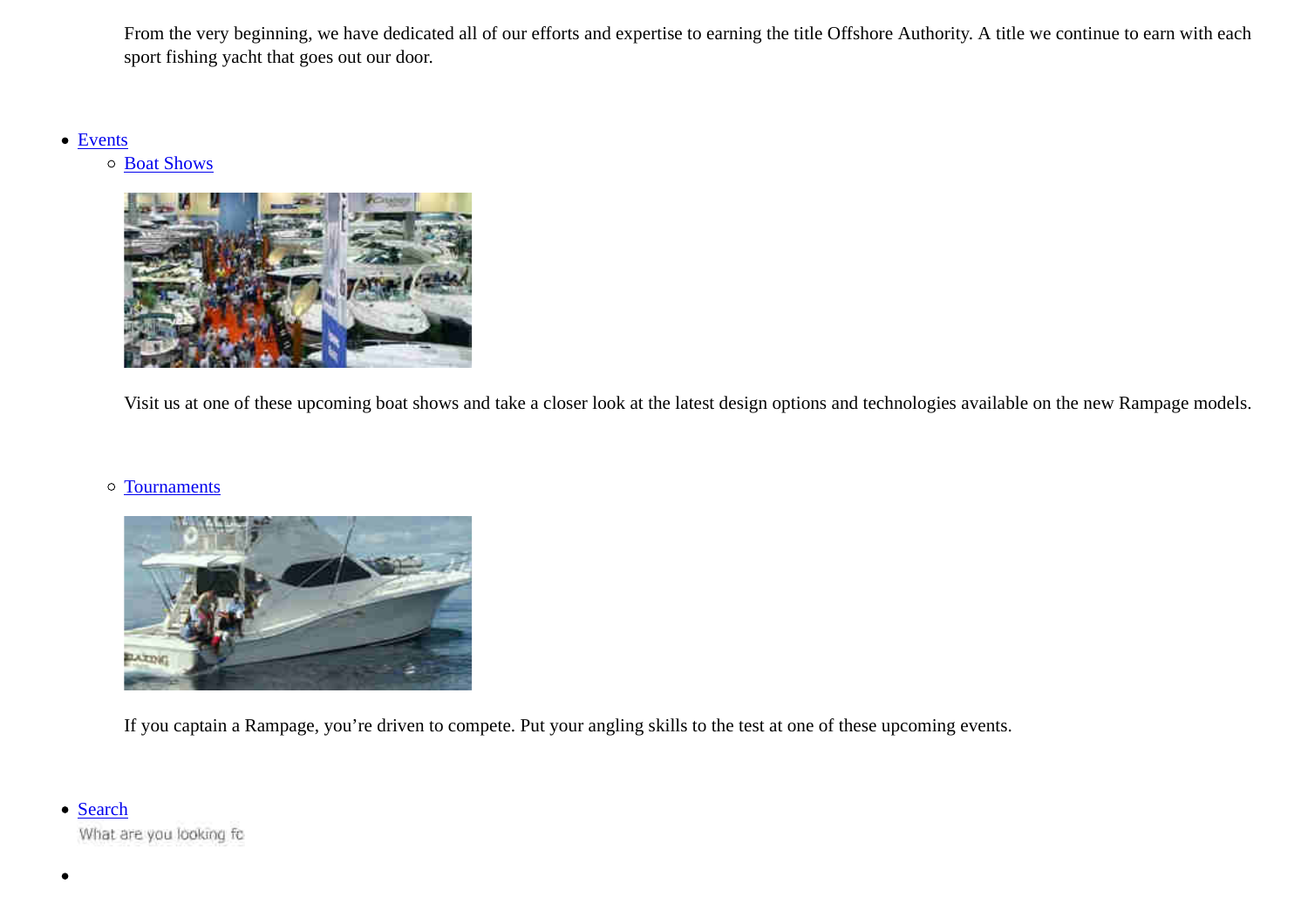- 
- 
- 
- 
- 
- 
- 
- 
- 

### video-hold1

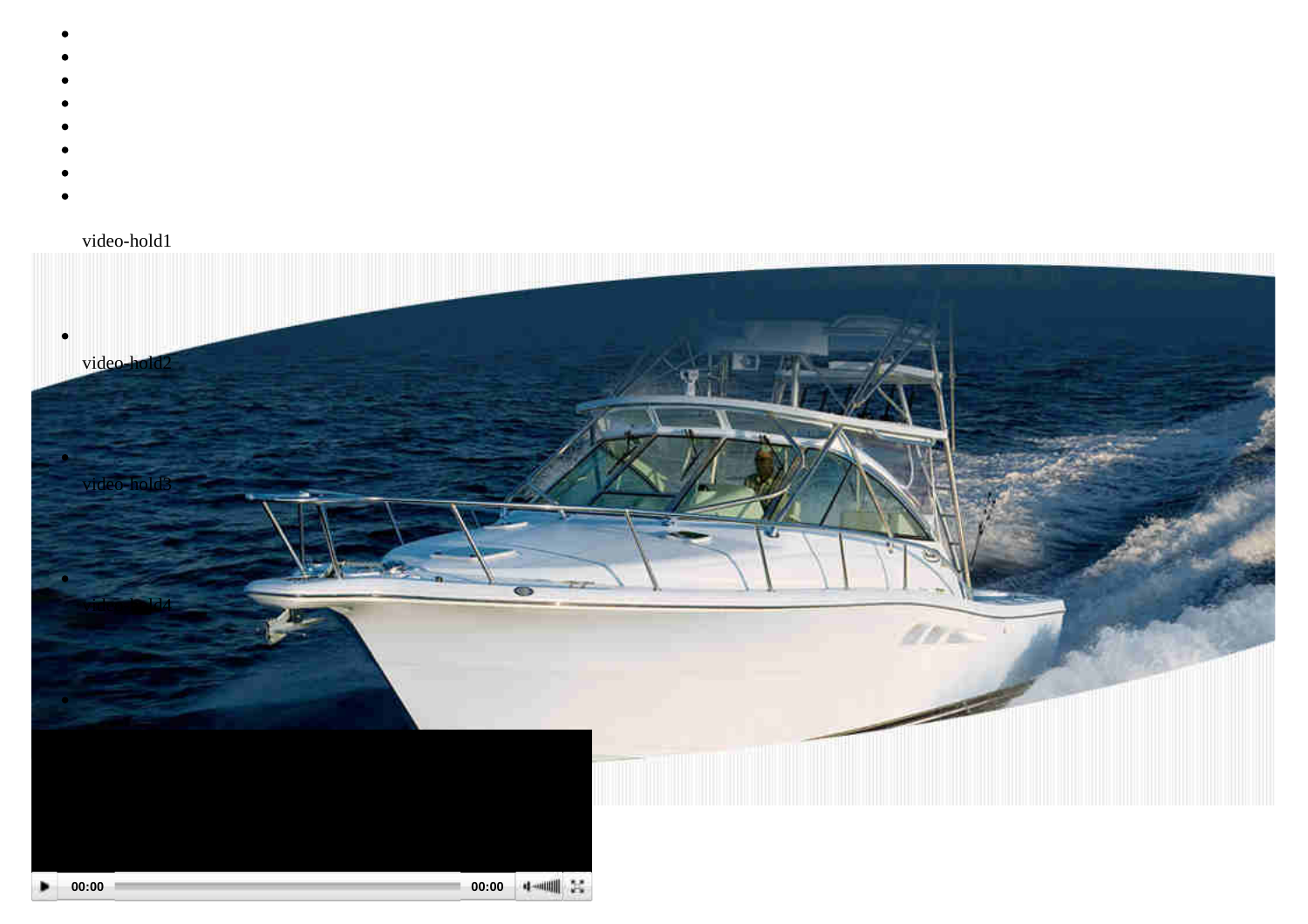

- Gallery
- Videos
- $\bullet$
- Features
- **Specifications**
- Options
- Reviews
- 

# **FEATURES**

The 34 Express is all business - with lots of pleasure mixed in. She's got a Carolina flared hull which gives her a soft, dry, head sea ride, yet still provides a lot of space below. Thereare several options to choose from to allow you to put the storage where you want. For example, a lockable tackle center optioon with slide-out storage drawers, dividers, and a fiberglass sink with spray nozzle and cooler boxes, giving you everything you need for a serious fishing trip.

With the addition of the optional Sport Fish Control Package, backing down will be a dream. The high tech DPS (Dynamic Positioning System) will keep the boat (within plus/minus 2 meters under normal conditions) on your favorite fishing spot for hours. Add Volvo Pentas famous Joystick technology, and you have an incredibly agile fishing boat.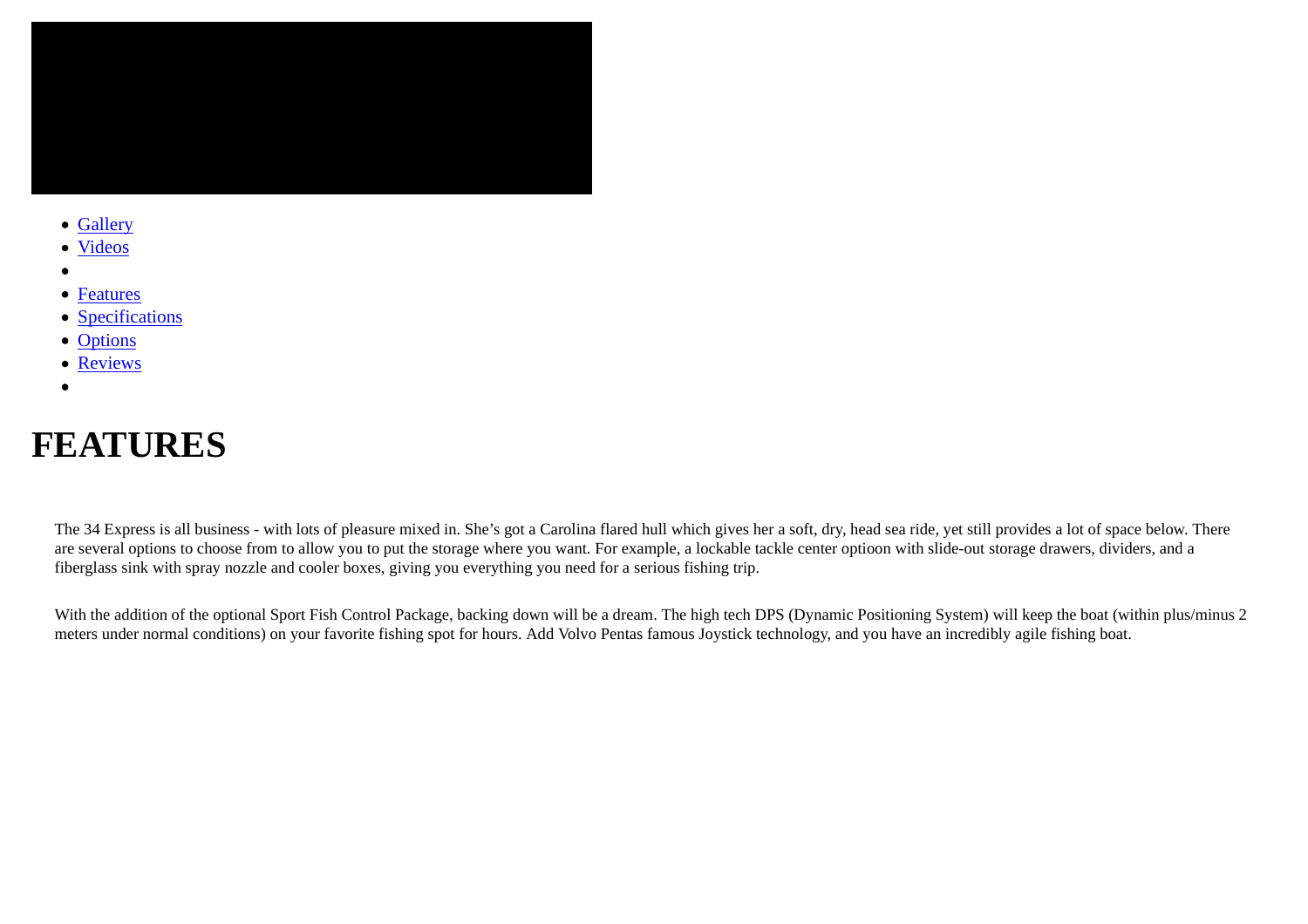### **HULL**

- Five-year transferable structural warranty
- Three-year warranty against gel coat blisters below the waterline
- Low VOC Isophalic gel coat finish
- Vinylester skin coat
- Molded fiberglass construction using premium polyester resin and bi-axial stitched fabric reinforcement
- Solid fiberglass hull bottom with cored hull sides relieved at allthru-hull fittings
- Fiberglass stringer system, foam-cored
- Anti-fouling bottom coating including epoxy primer, sealer, andablative top coat
- 316 stainless steel hull side thru-hull fittings
- Bronze underwater thru-hull fittings

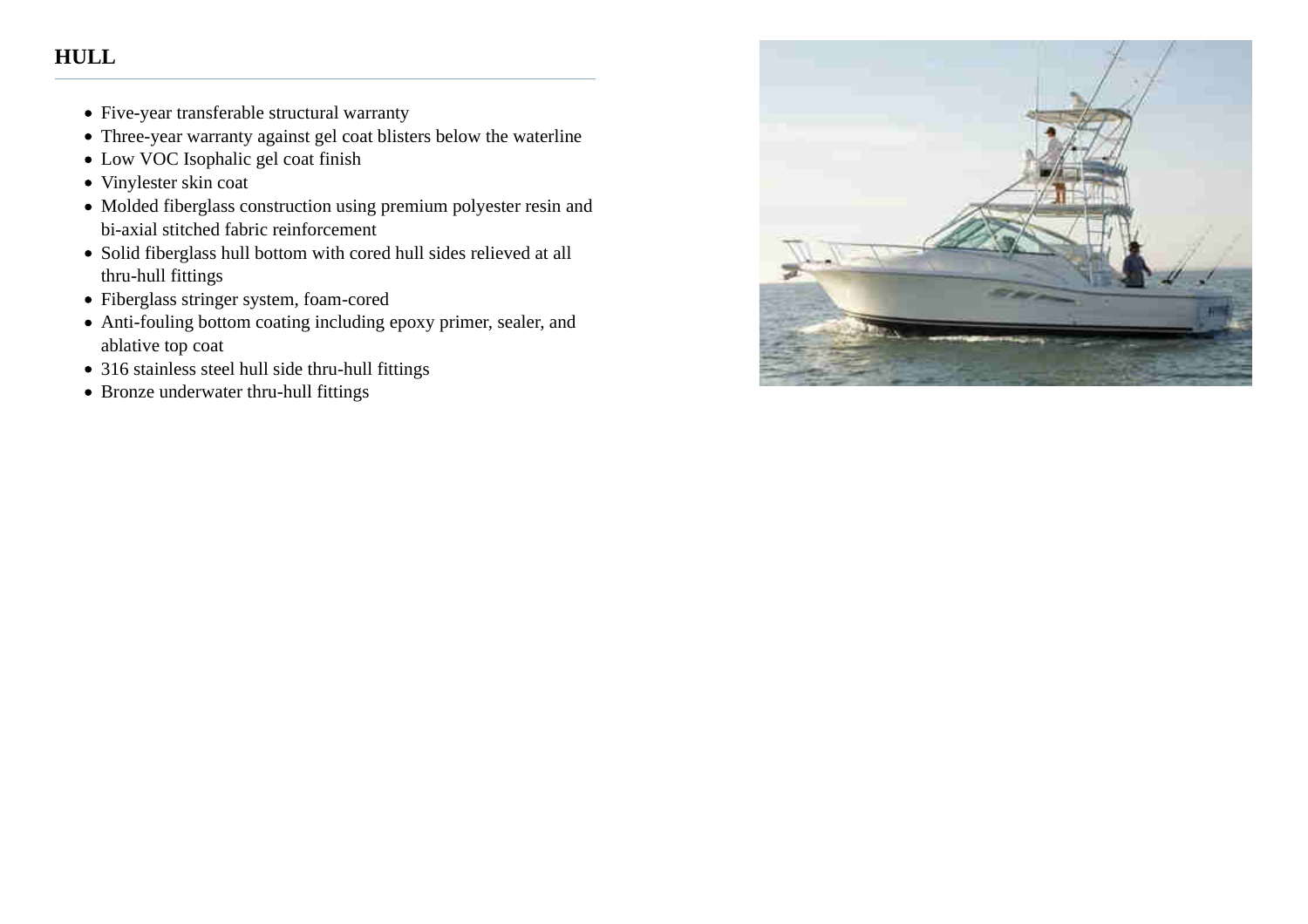### **DECK**

- Molded fiberglass using polyester resin, bi-axial stitched fabricreinforcement and core construction
- Polished stainless steel anchor roller assembly
- Heavy-duty, black rub rail with stainless steel insert
- 316 stainless steel 1 1/4" bow rail
- Anodized aluminum windshield with electrically actuated centervent
- Three windshield wipers, self-parking with heavy dutypantograph arms
- Six 10" stainless steel cleats

### **COCKPIT**

- 70 sq. ft of usable cockpit area
- Dockside water inlet
- 5' insulated fishbox with macerator pump-out
- Six stainless steel rod holders
- Cockpit walls and muffler cavities treated with sound installation
- $\bullet$  1/2" aluminum plate for fighting chair installation
- Courtesy lighting
- Transom door with top gate and heavy duty latch
- Raw water wash-down system
- Fresh water wash-down system
- Self bailing cockpit
- Removable cockpit bolsters
- SS gunwale hawse pipes

### **HELM DECK**

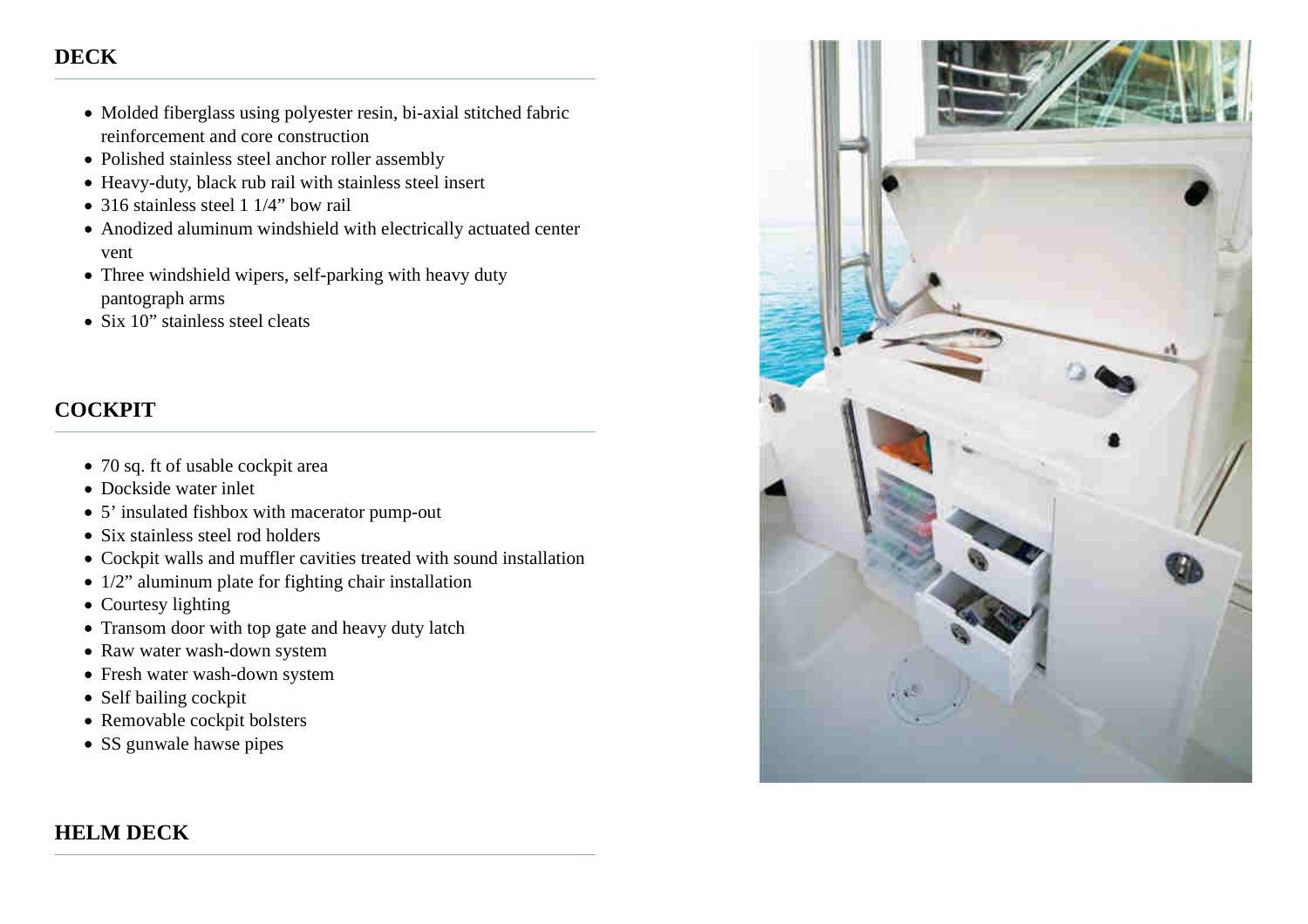- Molded fiberglass helm deck with electric arm lift and cockpitswitch
- Ladder-back helm and companion seating
- Portside L-shaped lounge seating with cooler tub below
- Port side seat rotates to forward position with footrest
- Sliding hatch with lockable bi-fold acrylic cabin door
- Grab handles
- Day hatch engine room access

### **HELM CONSOLE**

- 34" x 13" Electronics area
- Tilt out helm pod for easy access to electronics and wiring
- Digital engine displays with audible warning system
- Backlit switch panel
- High-water alarm
- Edson® stainless steel helm wheel with comfort grip and controlknob
- Hydraulic steering system with tilt helm
- Stereo remote control
- Compass with light

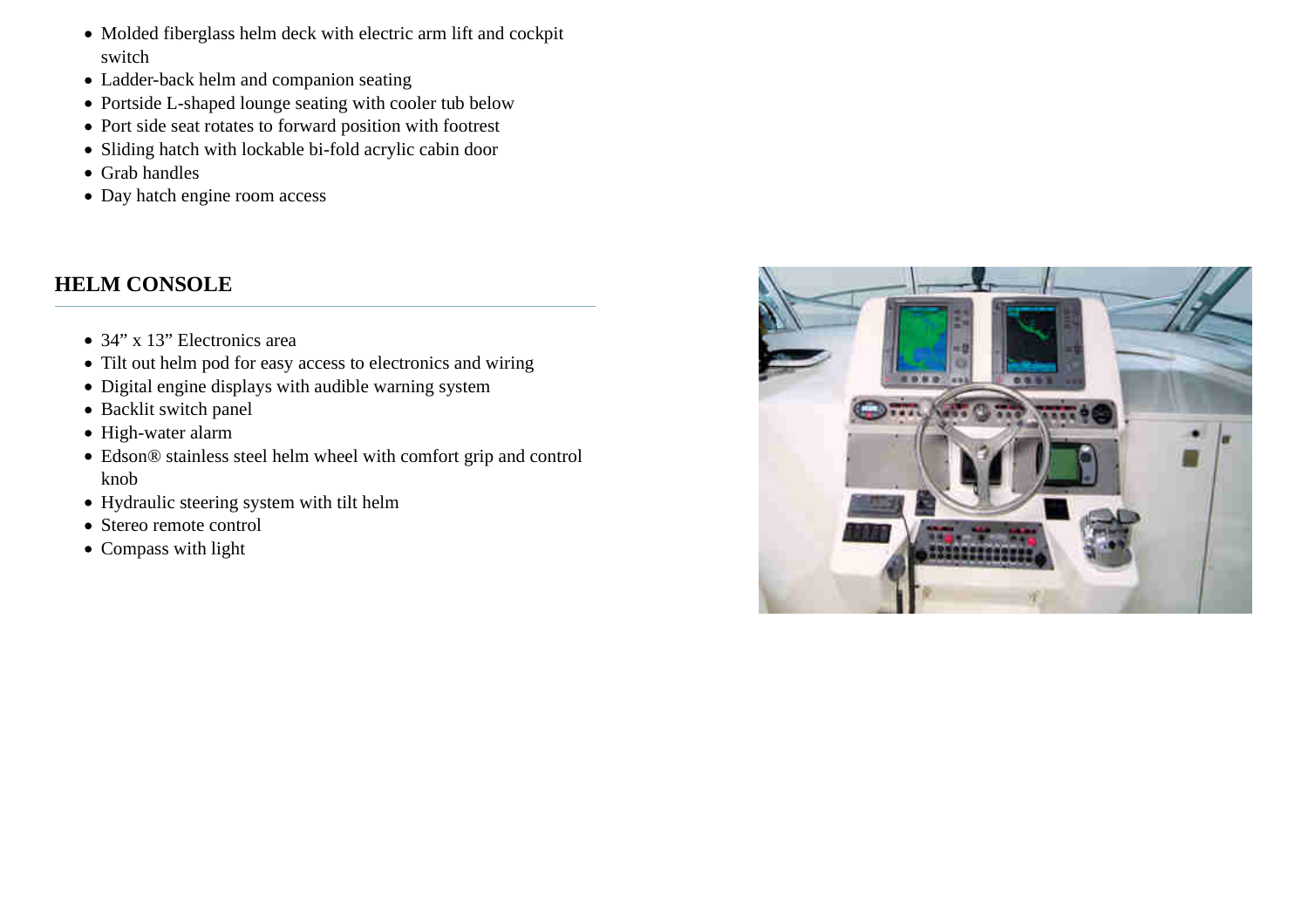### **MAIN CABIN**

- $\bullet$  Headroom 6' 6"
- Forward dinette converts to four upper and lower bunks or twobunks above with full size berth below
- Finished fiberglass liner bonded to stringer system
- 3M® Thinsulate sound insulation throughout interior
- Fiberglass sole with removable carpet
- Privacy curtain
- Sofa converts to queen size berth
- Cherry interior
- 120-volt duplex outlets, GFI protected
- Clarion® AM/FM/CD stereo with four speakers and helm remote
- Recessed lighting
- Reading lights
- Hanging locker
- CO monitor
- Rod storage above sofa
- Rod storage outboard of each bunk
- TV wiring

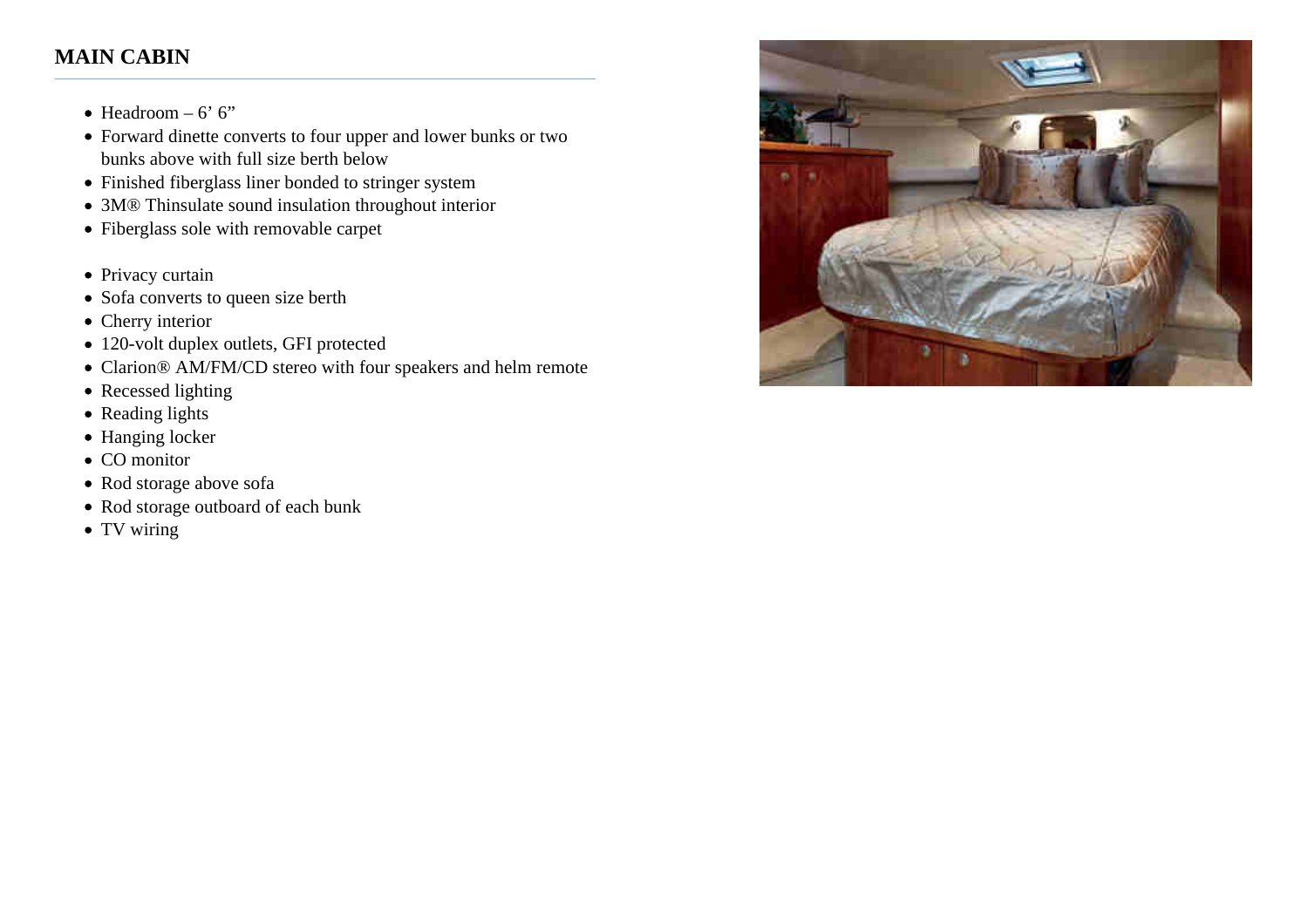# **GALLEY**

- Two-burner ceramic cook top
- Solid surface counter top
- Microwave oven
- Refrigerator with top freezer, AC/DC
- Stainless steel sink with solid surface insert

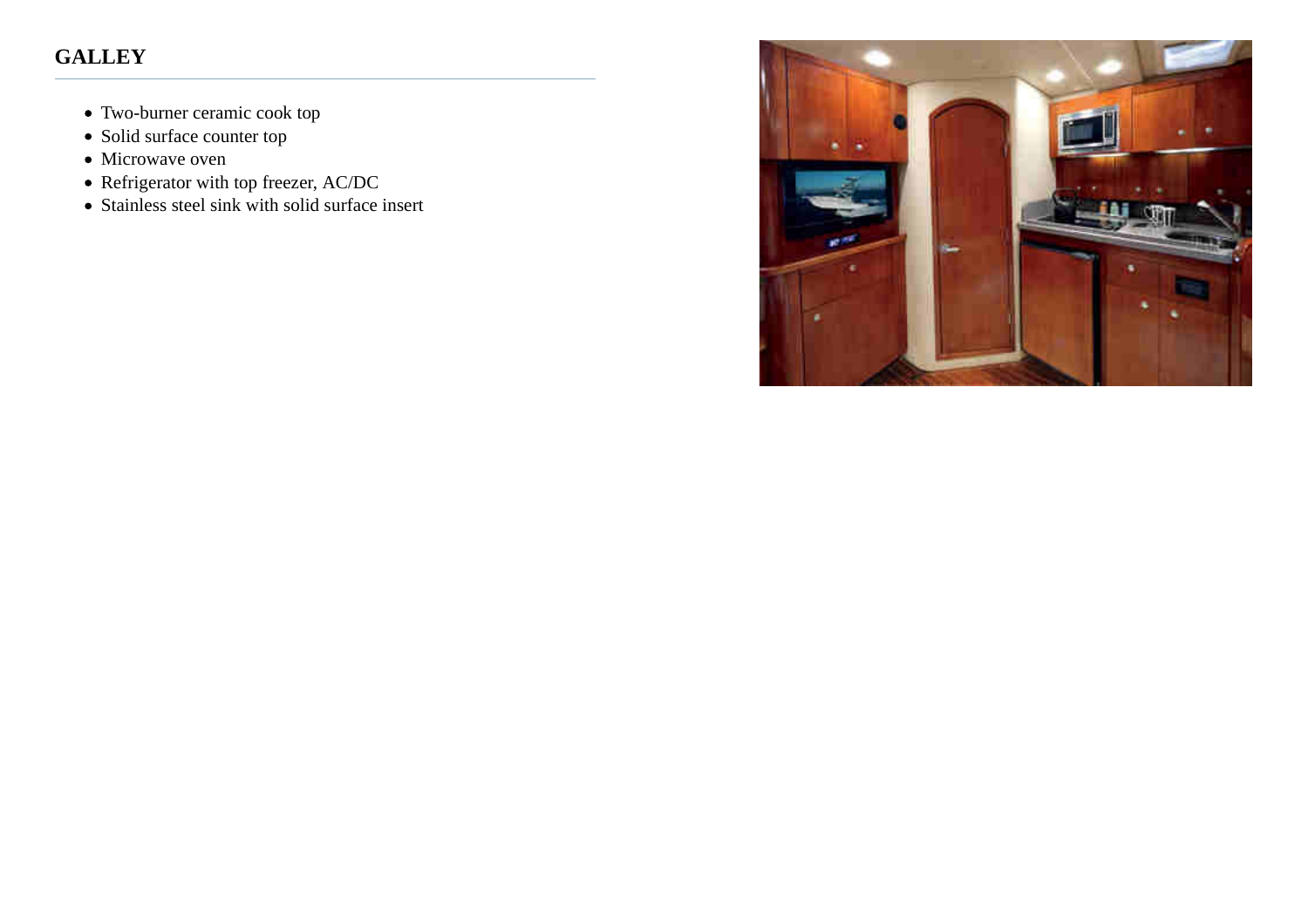### **HEAD COMPARTMENT**

- Vanity with stainless steel sink, solid-surface counter top andstorage cabinet
- Tecma® marine toilet system with integral macerator
- Handheld shower with built-in mixer
- Toiletry storage cabinet with mirror doors
- Solid cherry door
- Overhead hatch with screen
- Ventilation fan

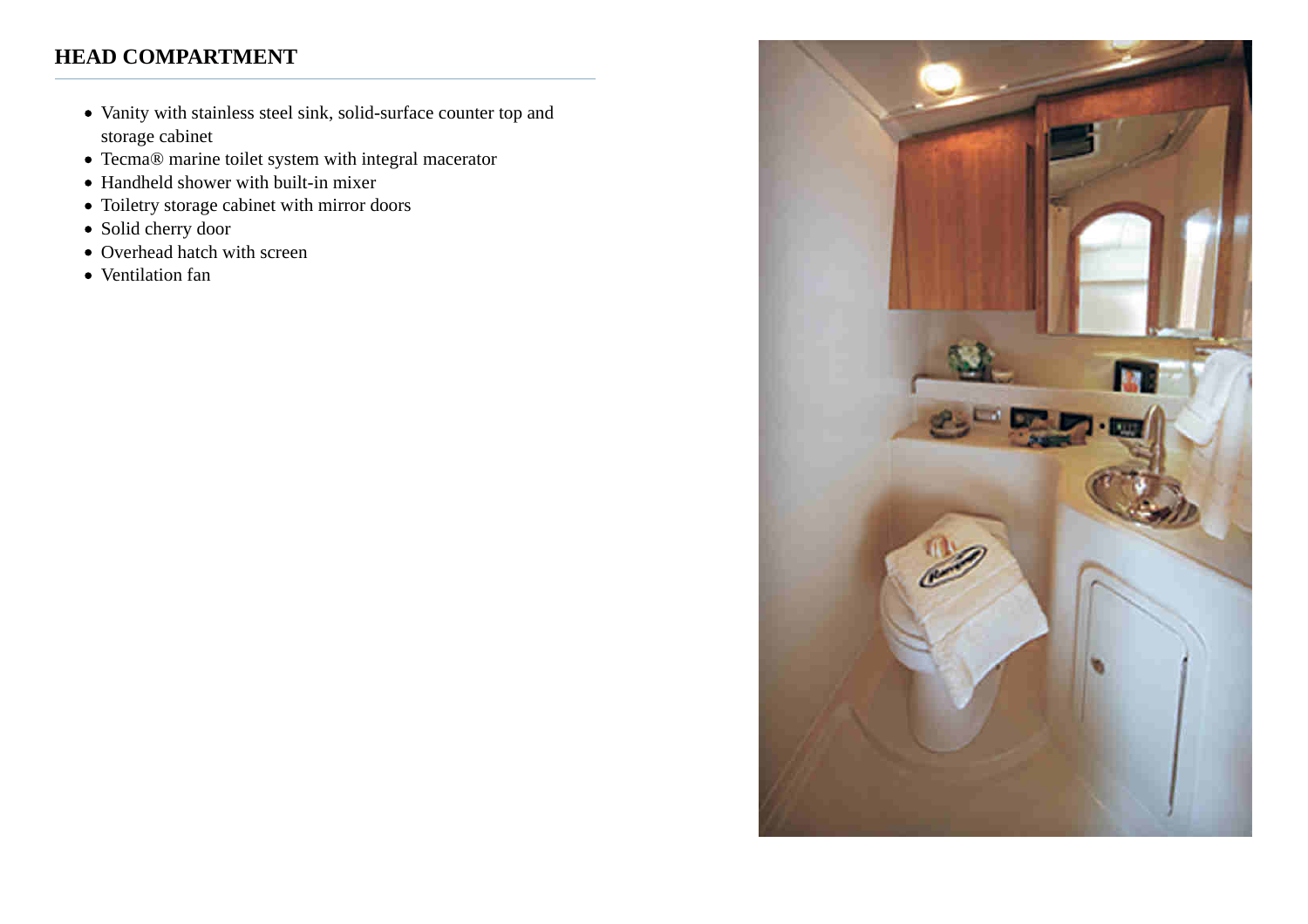# **SPECIFICATIONS**

# **Interior Layout**



| <b>LOA Hull</b>                            | 33'0'      |
|--------------------------------------------|------------|
| LOA with integrated Pulpit                 | 35' 6''    |
| Beam                                       | 13'0'      |
| Draft                                      | 30"        |
| Deadrise                                   | 18 degrees |
| Approximate Dry Weight, Gas Engines        | 18,200 lbs |
| Approximate Dry Weight, Diesel Engines     | 19,200 lbs |
| <b>Fuel Capacity</b>                       | $400$ gals |
| <b>Fresh Water Capacity</b>                | 60 gals    |
| <b>Holding Tank Capacity</b>               | 45 gals    |
| Cabin Headroom                             | 6'6'       |
| <b>Sleeping Accommodations</b>             | 6 adults   |
| <b>Bridge Clearance with Hardtop</b>       | $10'$ 0"   |
| <b>Bridge Clearance with Upper Station</b> | 18'0'      |

### **ENGINE ROOM & MECHANICAL ELECTRICAL**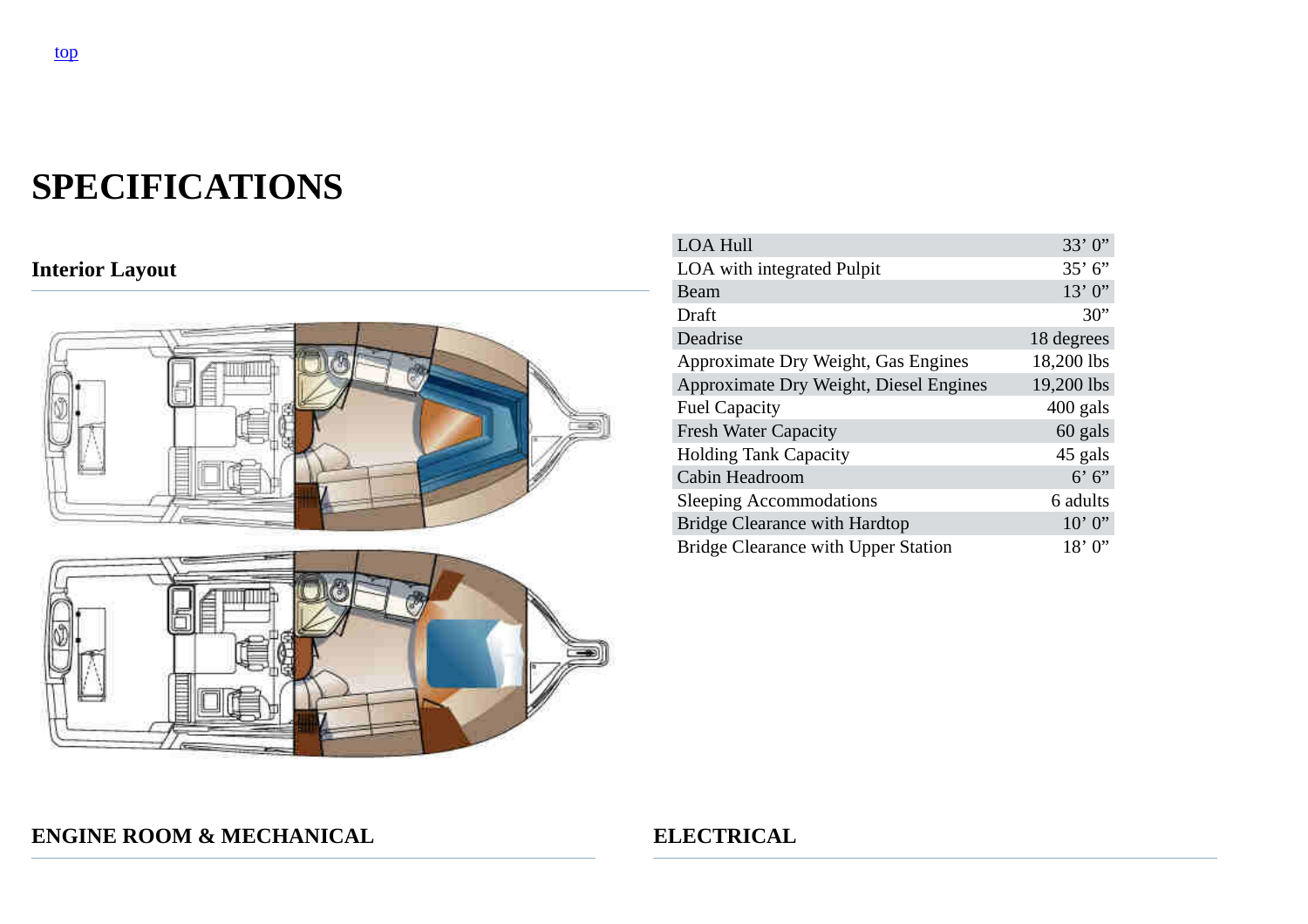- Rule® Bilge pumps, 12V automatic/manual
- Bonding system with transom zinc plate
- Double stainless steel hose clamps on all thru-hull fittings
- Double stainless steel T-clamps on engine exhaust hoses
- Engine room sound insulation
- Fireboy® automatic fire extinguishing system
- Certified 5052 marine aluminum fuel tank
- Fuel filters water separators on main engines and generator
- Hull side engine room ventilation with bilge blowers
- Holding tank with remote gauge and dockside pumpout
- Constant pressure water system
- Six-gallon water heater, stainless steel
- Fiberglass mufflers
- Propeller shafts Aquamet 22®
- Bronze rudders
- Bronze struts
- Dripless, PSS® shaft seals
- Recessed hydraulic bennett trim tabs
- Internal basket strainers
- AC distribution panel with line voltage, reverse polarity light andmain breakers protected against reverse polarity
- DC electrical distribution panel with battery voltage and load meters
- Circuit breaker protection throughout
- Vapor proof battery isolator
- Three heavy duty 12V marine batteries
- Bonded electrical system with galvanic isolator
- Battery charger, automatic 50 amp
- 30 amp shore power with cord

# top

# **OPTIONS**

### **ENGINES**

### **HEAD COMPARTMENT**

- Twin Crusader® 8.1 HO MPI, 425 HP, Gas\*
- Twin CAT® C7, 460 MHP, DSL\*\*

• Macerator Pump w/ Overboard Discharge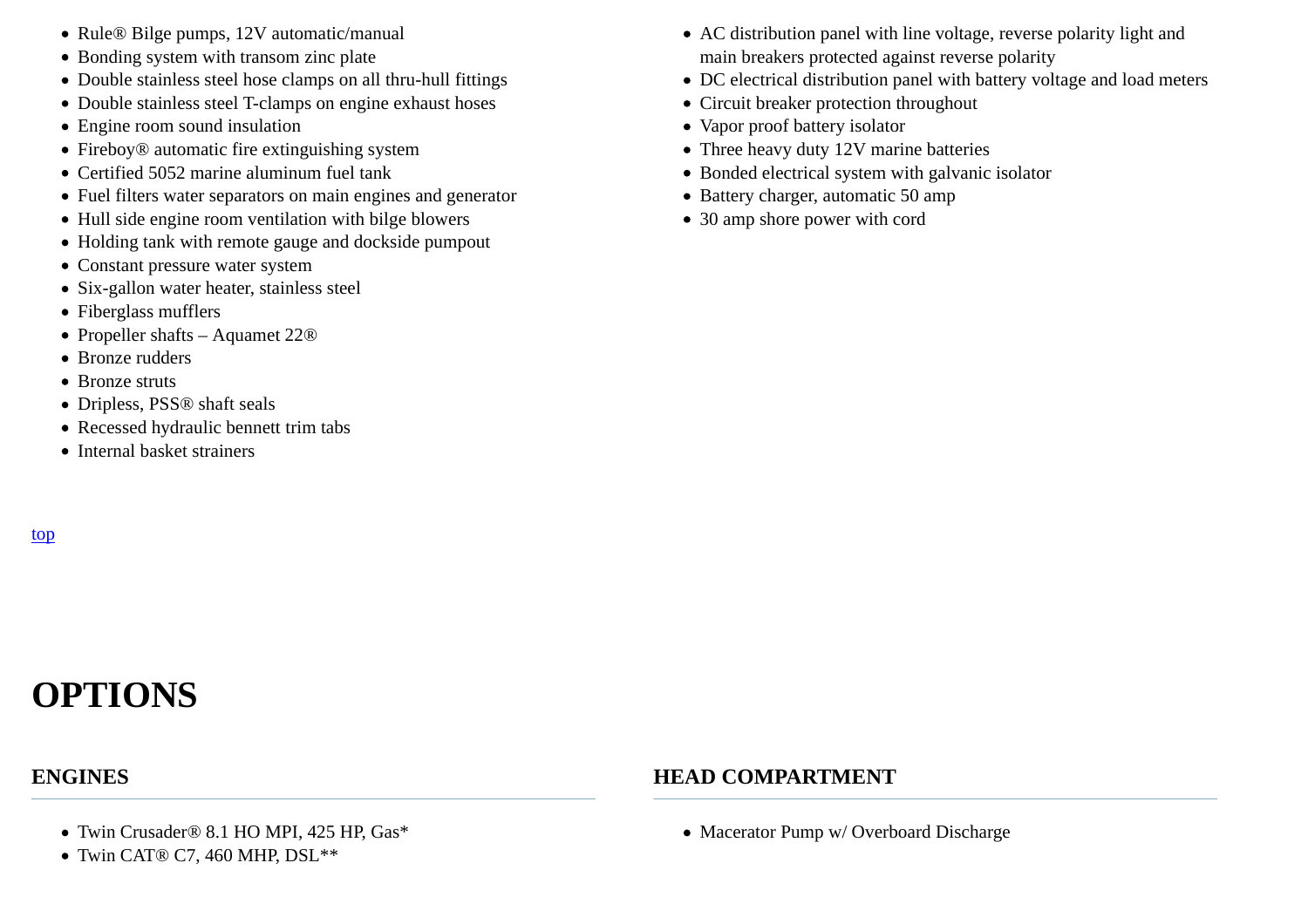\*Mechanical Controls \*\* Troll & Electronic Controls

- Twin Volvo Penta D6 500 IPS, 370 HP DSL
- Twin Volvo Penta D6 600 IPS, 435 HP DSL
- IPS Sport Fish Mode

### **HULL COLOR**

- Rampage White Hull, Standard
- Rampage Fighting Lady Yellow Hull
- Rampage Flag Blue Hull
- Rampage Ice Blue Hull
- Rampage Aqua Mist Green Hull
- Painted Boot Stripe

# **HARDTOP – TOWER – ENCLOSURE**

- Hardtop (Includes 6 Rocket Launchers, 2 Spreader Lights, Red &White Courtesy Lights)
- Upper Station w/ Easy Access Tower (Electronic Controls Only) (Includes Hard Top, 4 Rocket Launchers, 2 Spreader Lights, Red &White Courtesy Lights, Controls & Wheel)
- Tuna Tower (Electronic Controls Only)
- Lee® Sidewinder Hardtop-Mounted Outriggers
- Lee® Single Spreader, Tower-Mounted Outriggers
- Canvas, Three-Sided Enclosure
- Canvas, Aft Curtain
- Canvas, Helm Cover
- Canvas, Upper Station Console Cover

# **ELECTRICAL SYSTEM**

- ZF Back-Up Controls
- Upper Station Murphy Display
- Electric Reel Outlets (2)
- Kholer Generator, 7.3KW, Gas, 120V (N/A with Sound Shield)

# **EXTERIOR & MECHANICAL**

- Algae-X® Fuel Conditioning System
- Helm Area Air Conditioning/Heater, 120V
- Helm Area Air Conditioning/Heater, 220V
- Insulated Fish Bag
- Oil Exchange System for Generator, Engines & Transmissions
- Cockpit Icemaker, 120V
- Cockpit Icemaker, 220V
- Freezer Box, 120V
- Freezer Box, 220V
- Aluminum Bow Rail
- White Rub Rail with Stainless Steel Insert
- Raymarine Electronics Package Lower Station Only\*\*
- Raymarine Electronics Package Upper & Lower Helm\*\*\*\*Navionics Chip Not Included
- Safety Package (Mobilert and Winslow Liferaft)
- Safety Package (Mobilert and Winslow Liferaft) with Cradle andPelican Case
- Swim Platform w/ Boarding Ladder
- Step Box/Storage Tub, White
- Maxwell® RC 800 Windlass with Anchor, 25' of Chain and 300' ofLine and Foot Switches
- Storage Cradle
- Sail Away Kit -Includes 8 Life Jackets with Case, Life Ring, SignalKit, 6 Dock Lines, 4 Fenders with Ropes, Fog Bell, Rules of theRoad Booklet
- Transom Seat, Fold-A-Way

# **DECK LAYOUT**

### **Port Side (Must Select One)**

- Aft Facing Seat with Cooler
- Bait Prep Unit with Sink and Tackle Storage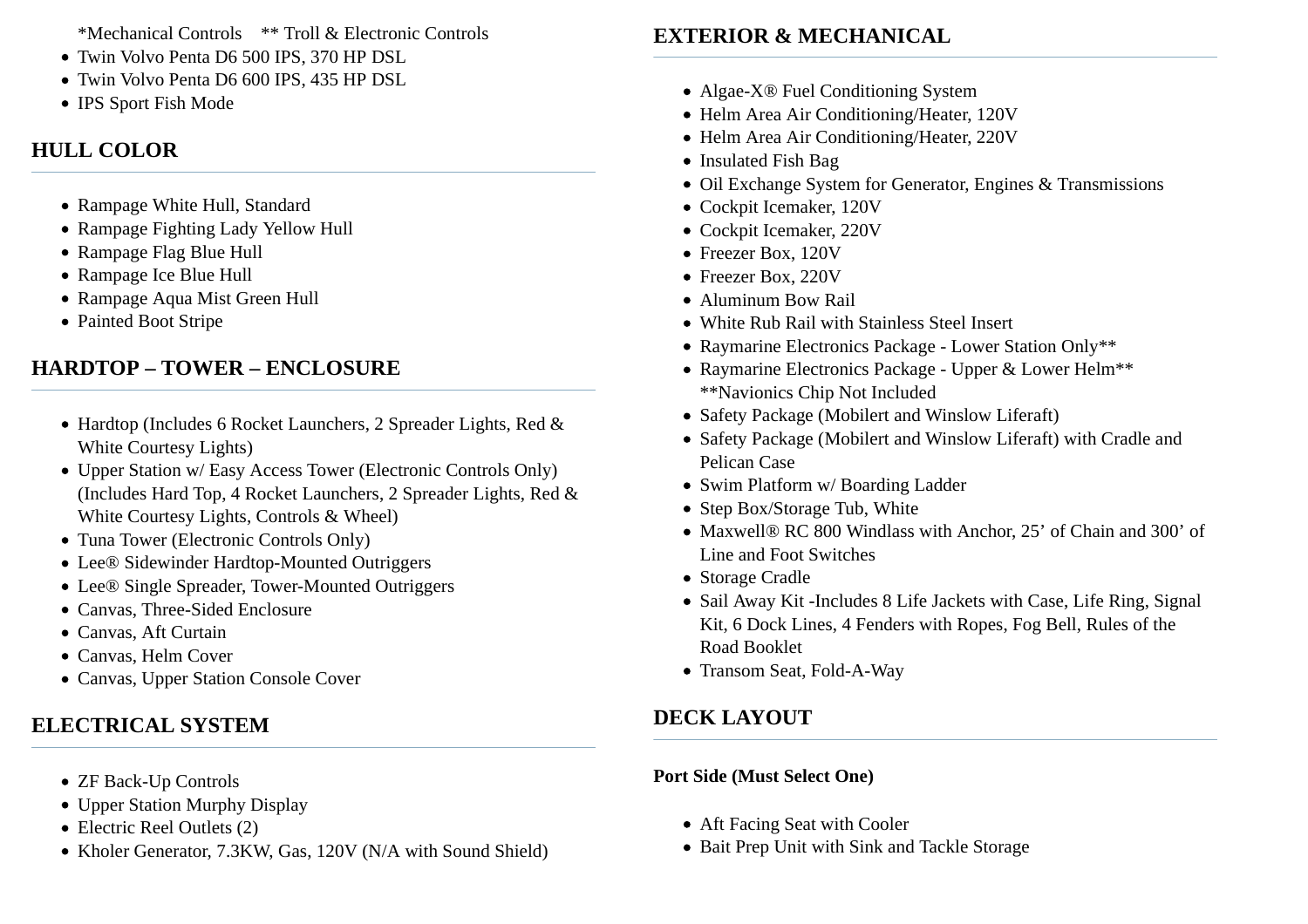- Kholer Generator, 6KW, Gas, 220V (N/A with Sound Shield)
- Kholer Generator, 9KW, DSL, 120V (N/A with Sound Shield)
- Kholer Generator, 8KW, DSL, 220V (N/A with Sound Shield)

### **CE/INTERNATIONAL**

- CE Standards, Gas
- CE Standards, Diesel
- International Standards, Gas
- International Standards, Diesel

### **GALLEY & INTERIOR**

- Air Conditioner/Heater, 120V
- Air Conditioner/Heater, 220V
- 15" LCD TV w/ DVD Player (U.S. Only)
- Teak Flooring w/ Removable Carpet
- Decorative Towel/Pillow Package, Tropica
- Decorative Towel/Pillow Package, Lagoon

top

# **REVIEWS**

{reviews}

- Entertainment Unit with Sink and Bottle Storage
- Baitwell Unit

### **Starboard Side (Must Select One)**

- Aft Facing Seat with Cooler
- Bait Prep Unit with Sink and Tackle Storage
- Entertainment Unit with Sink and Bottle Storage
- Baitwell Unit